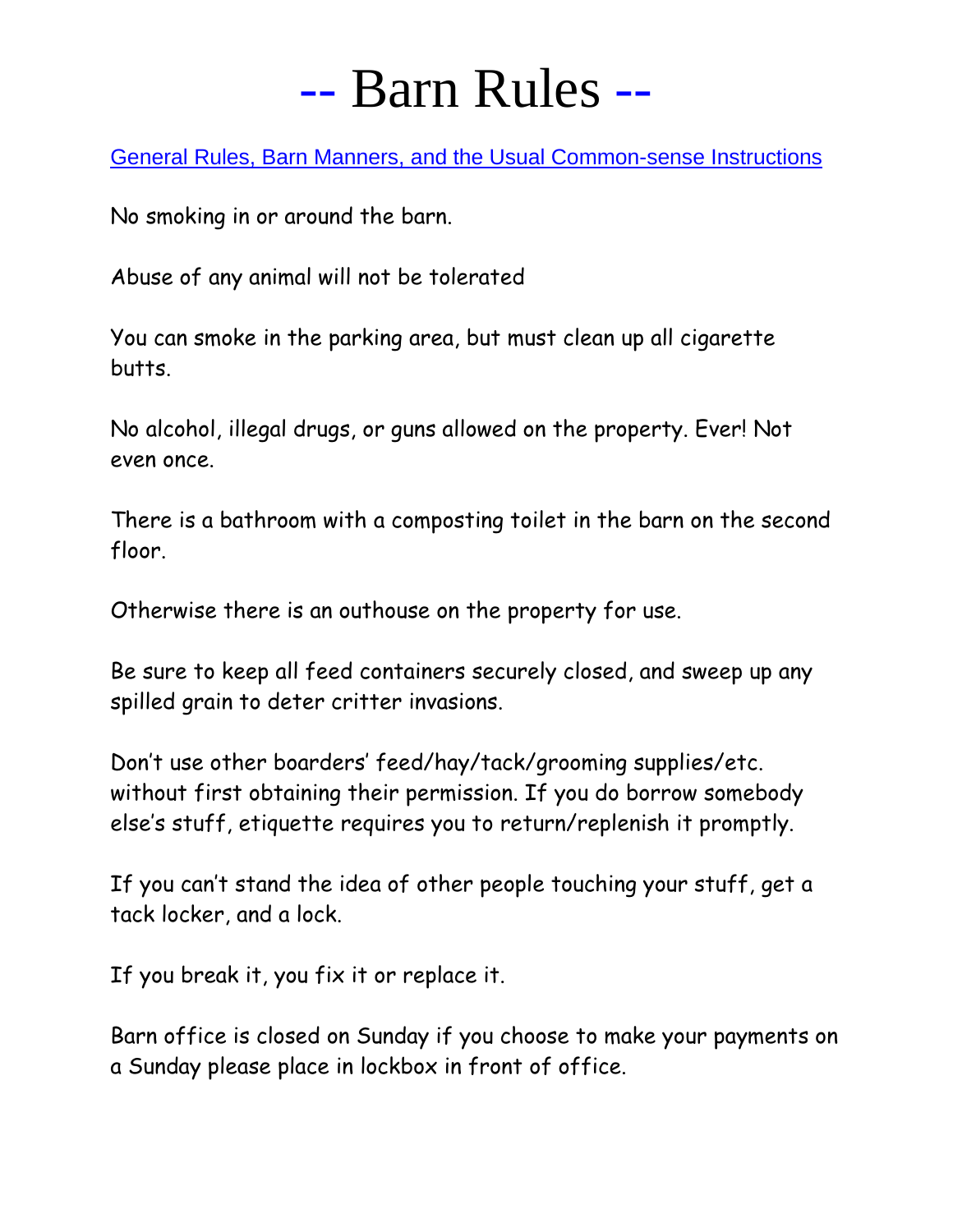

#### Rider Safety

All riders under the age of 18 MUST wear approved helmet – no exceptions!

Adult riders are encouraged, but not required, to use helmets when they ride, provided they have signed a release.

Adults who are jumping or riding really fast should have a helmet no matter what.

Smart riders wear barn-safe boots or sturdy shoes that cover the toes, no really loose clothing, no dangling jewelry (except small earrings), long hair tied back securely, riding gloves when it's cold, and plenty of sunscreen when it's hot.

Check that girth or cinch! In fact, do a safety check of all your tack before you step up into the saddle.